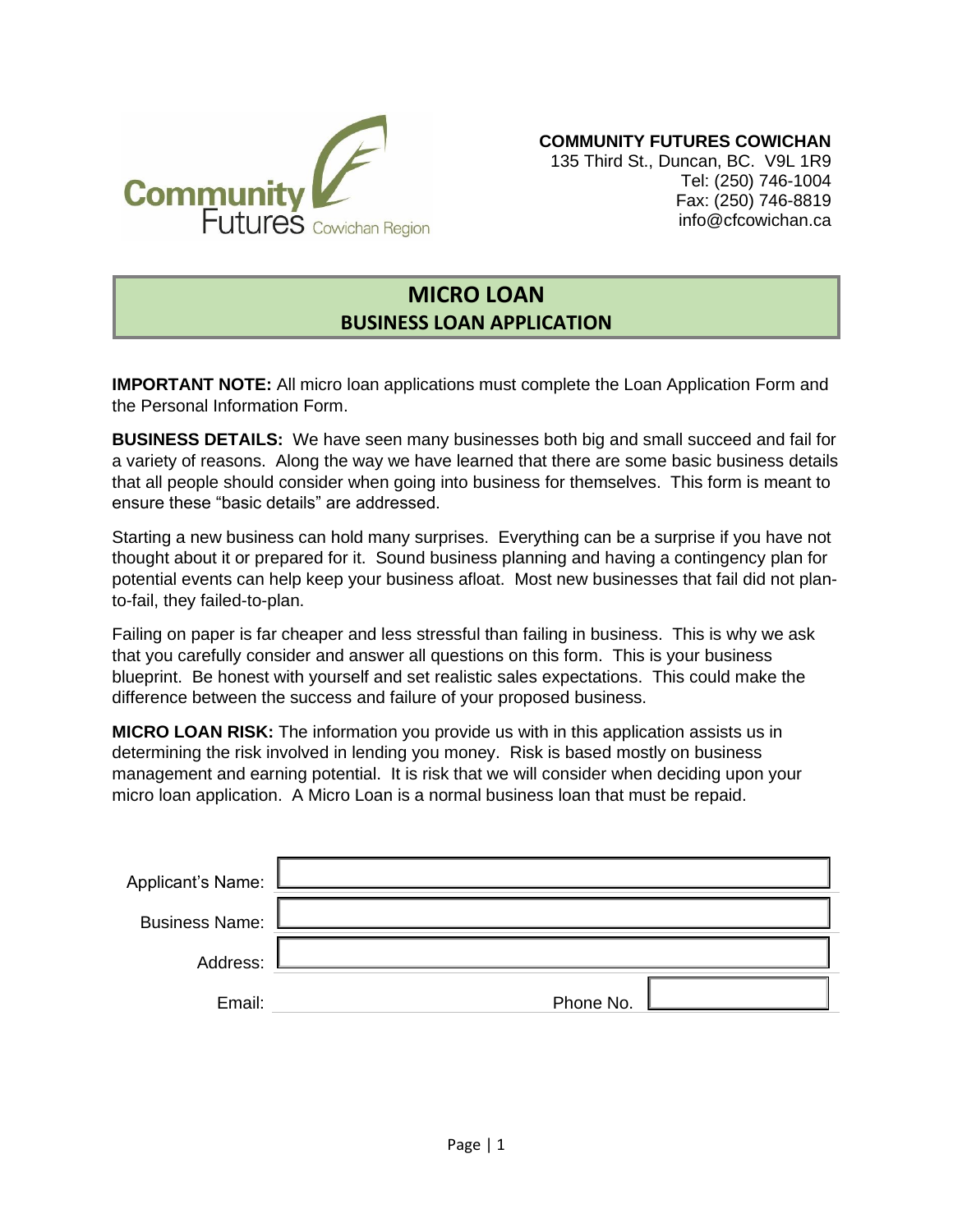# **BUSINESS LOAN APPLICATION**

**\*\* Please complete the application to the best of your ability. If you require additional space to answer a question you can use the 'Miscellaneous Notes' at the end or use your own note paper.**

| <b>YOUR BUSINESS:</b>                                                          |              |                              |                    |
|--------------------------------------------------------------------------------|--------------|------------------------------|--------------------|
| 1. In a few sentences, please summarize your new or existing business.         |              |                              |                    |
|                                                                                |              |                              |                    |
|                                                                                |              |                              |                    |
|                                                                                |              |                              |                    |
|                                                                                |              |                              |                    |
|                                                                                |              |                              |                    |
|                                                                                |              |                              |                    |
| 2. Identify what stage you are with your business.                             |              |                              |                    |
| $\Box$ Maintaining<br>$\Box$ Startup                                           |              | $\square$ Expansion          | $\Box$ Acquisition |
| 3. What sector will your business operate?                                     |              |                              |                    |
| $\Box$ Retail                                                                  |              | $\Box$ Professional          |                    |
| $\Box$ Wholesale                                                               |              | $\square$ Service            |                    |
| $\Box$ Manufacturing                                                           |              | $\Box$ Hospitality / Tourism |                    |
| 4. Does or will the business be located or operate within the Cowichan Region? |              |                              |                    |
| $\square$ Yes                                                                  | $\square$ No |                              |                    |
| 5. Indicate if the business is or will be "home-based".                        |              |                              |                    |
| $\square$ Yes                                                                  | هN I         |                              |                    |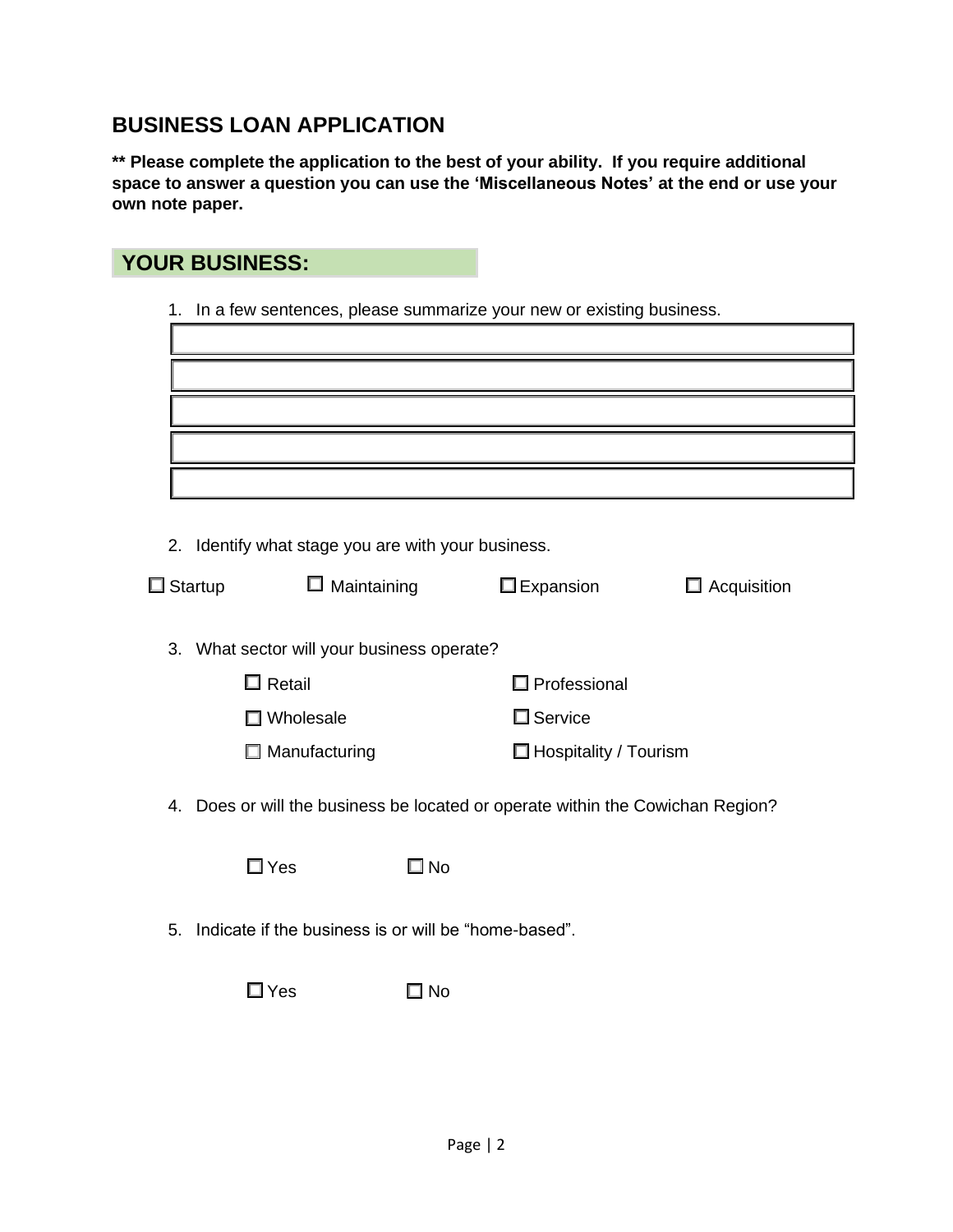6. What specific service or product does your business provide and does it address a need or opportunity?



### **CUSTOMERS / COMPETITION:**

1. Who is your "Target Customer"? (The person you've identified as most likely to purchase your service or product).

2. Have you identified who your competitors are? What are their strengths and weaknesses?

3. Why will people buy from you or use your service instead of the competition?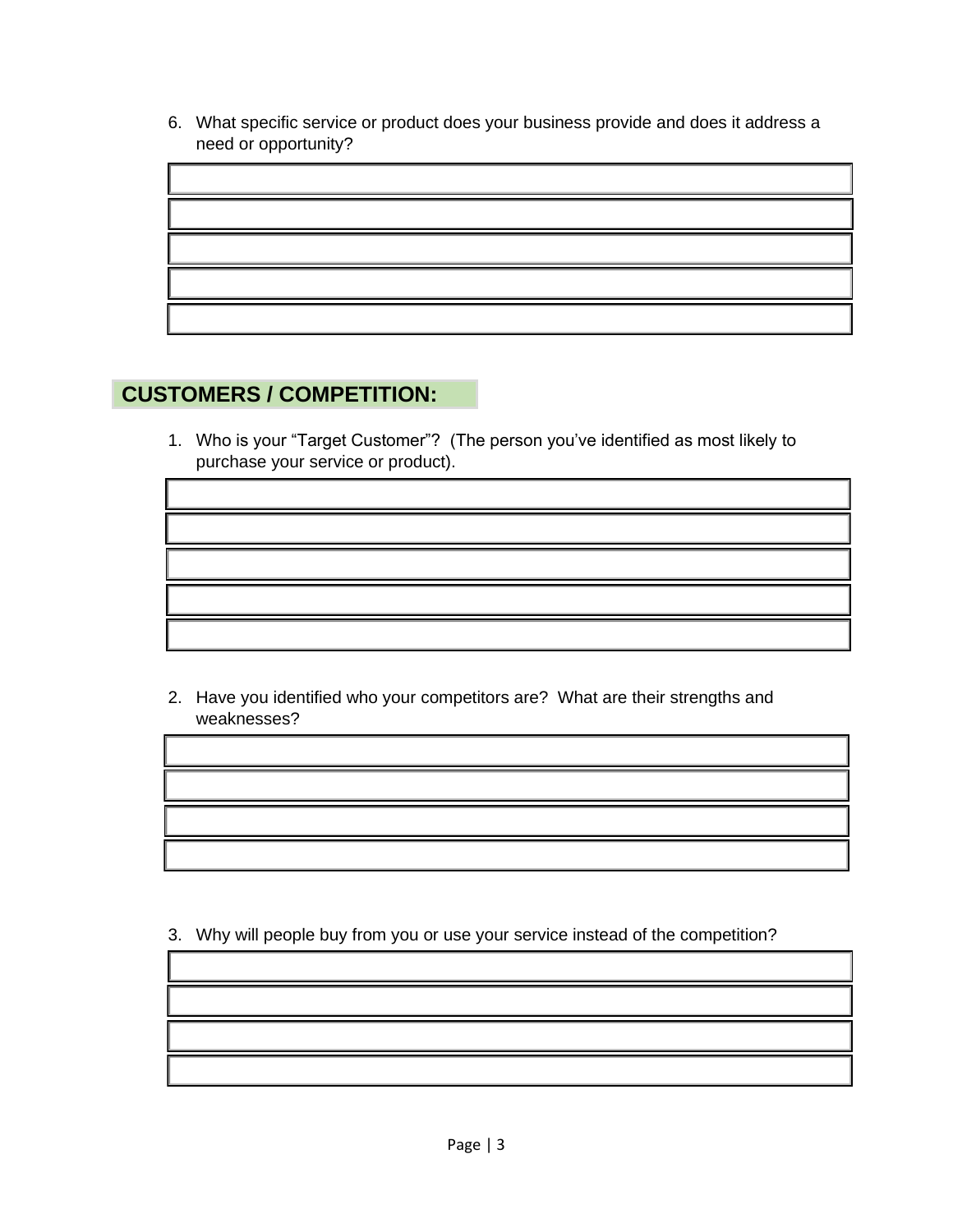# **OPERATIONS / PRODUCTION:**

1. As an owner are you involved "hands on" in the operation of the business? Do you require other staff or employees? If so, how many and are they full-time or parttime?

2. Do you have/need any specific equipment to operate your business?

3. What steps are required to make your product or provide your service?

## **MARKETING:**

1. How do you sell your product or service?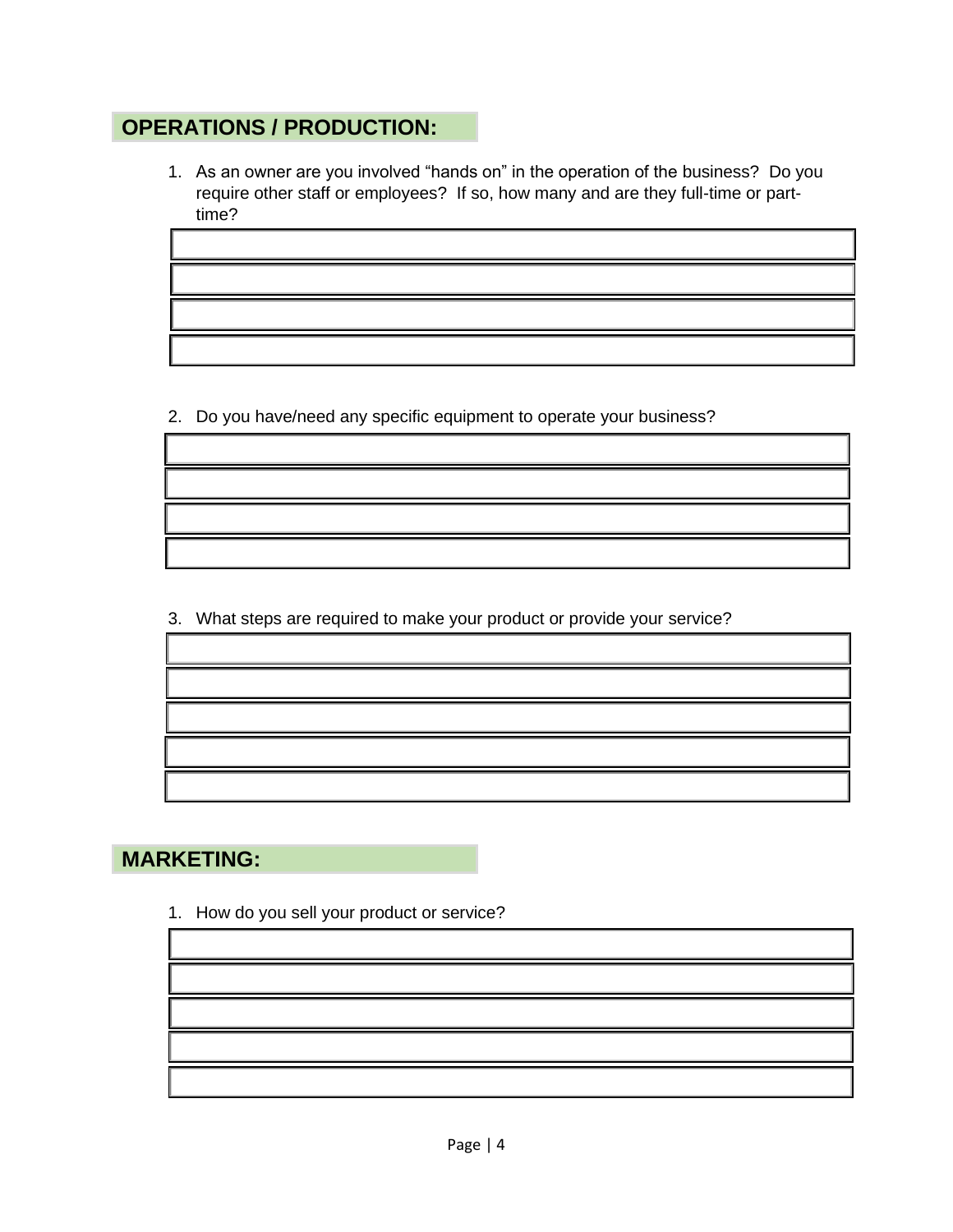2. How do you communicate with your target customers(s)? Do you have a marketing plan?



# **FINANCES:**

1. What kind of monthly revenue (cash-in) versus expenses (cash-out) do you expect over the first/next 12 months?

|                     | <b>REVENUE</b> | <b>EXPENSES</b> | <b>PROFIT/LOSS</b> |
|---------------------|----------------|-----------------|--------------------|
| <b>MONTH1</b>       |                |                 |                    |
| <b>MONTH2</b>       |                |                 |                    |
| MONTH <sub>3</sub>  |                |                 |                    |
| MONTH <sub>4</sub>  |                |                 |                    |
| <b>MONTH 5</b>      |                |                 |                    |
| <b>MONTH 6</b>      |                |                 |                    |
| <b>MONTH7</b>       |                |                 |                    |
| <b>MONTH 8</b>      |                |                 |                    |
| <b>MONTH 9</b>      |                |                 |                    |
| MONTH 10            |                |                 |                    |
| MONTH <sub>11</sub> |                |                 |                    |
| MONTH <sub>12</sub> |                |                 |                    |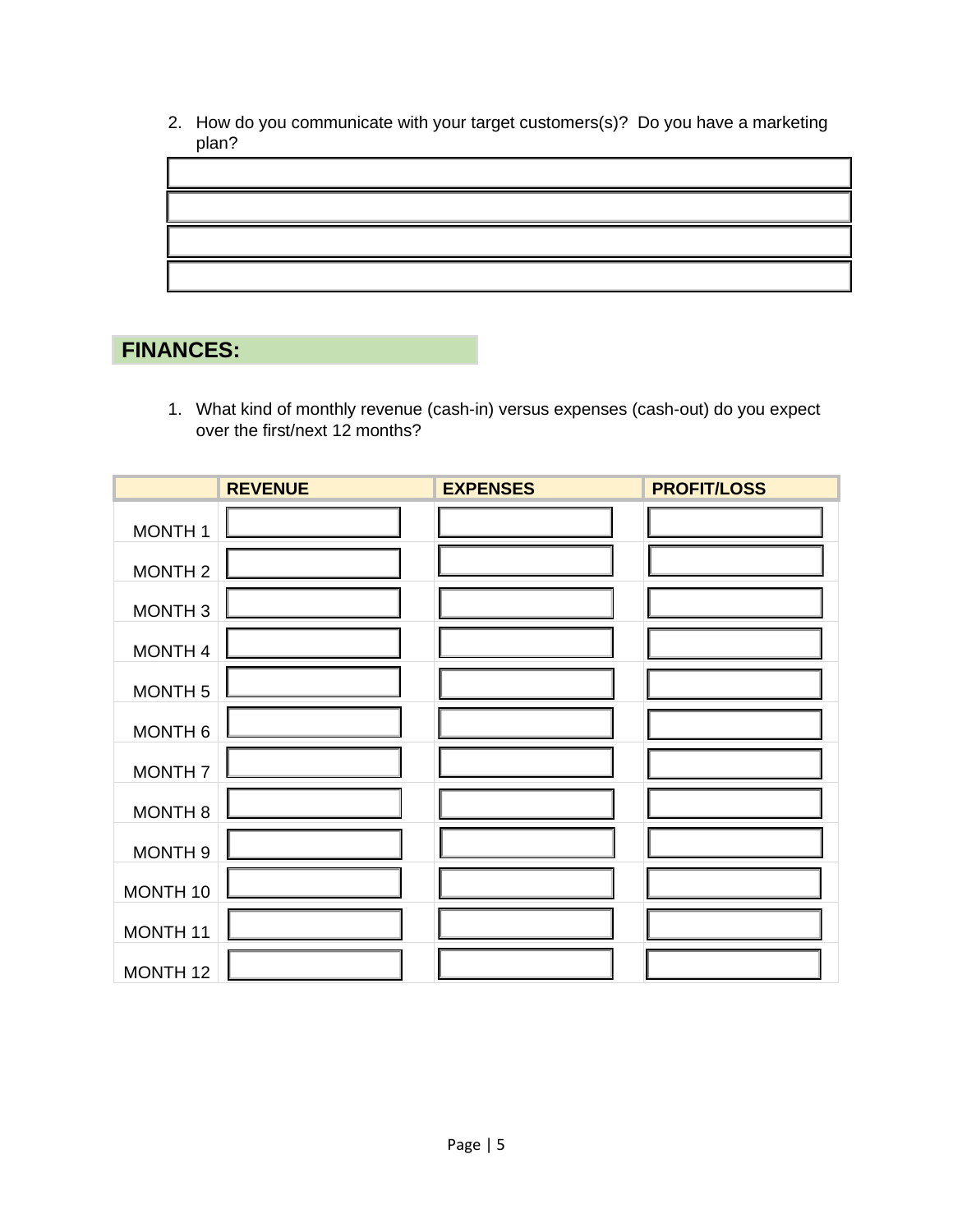2. What is the breakdown of your monthly expenses?

| <b>MONTHLY EXPENSES</b>     | <b>AMOUNT?</b> |
|-----------------------------|----------------|
| Owner's Wages:              |                |
| Employee Wages:             |                |
| Rent:                       |                |
| <b>Professional Fees:</b>   |                |
| Advertising / Promotion     |                |
| Telephone / Internet:       |                |
| Repairs & Maintenance:      |                |
| License / Insurance / Fees: |                |
| Transportation:             |                |
| Utilities:                  |                |
| Other Expenses:             |                |

3. How have you determined the price you will charge for your products or services? Do you have any 'Cost of Goods' involved? How does your pricing compare with your competition?

| e de la construcción de la construcción de la construcción de la construcción de la construcción de la construcción<br>En la construcción de la construcción de la construcción de la construcción de la construcción de la const |  |
|-----------------------------------------------------------------------------------------------------------------------------------------------------------------------------------------------------------------------------------|--|
|                                                                                                                                                                                                                                   |  |
|                                                                                                                                                                                                                                   |  |
|                                                                                                                                                                                                                                   |  |
|                                                                                                                                                                                                                                   |  |
|                                                                                                                                                                                                                                   |  |
|                                                                                                                                                                                                                                   |  |
|                                                                                                                                                                                                                                   |  |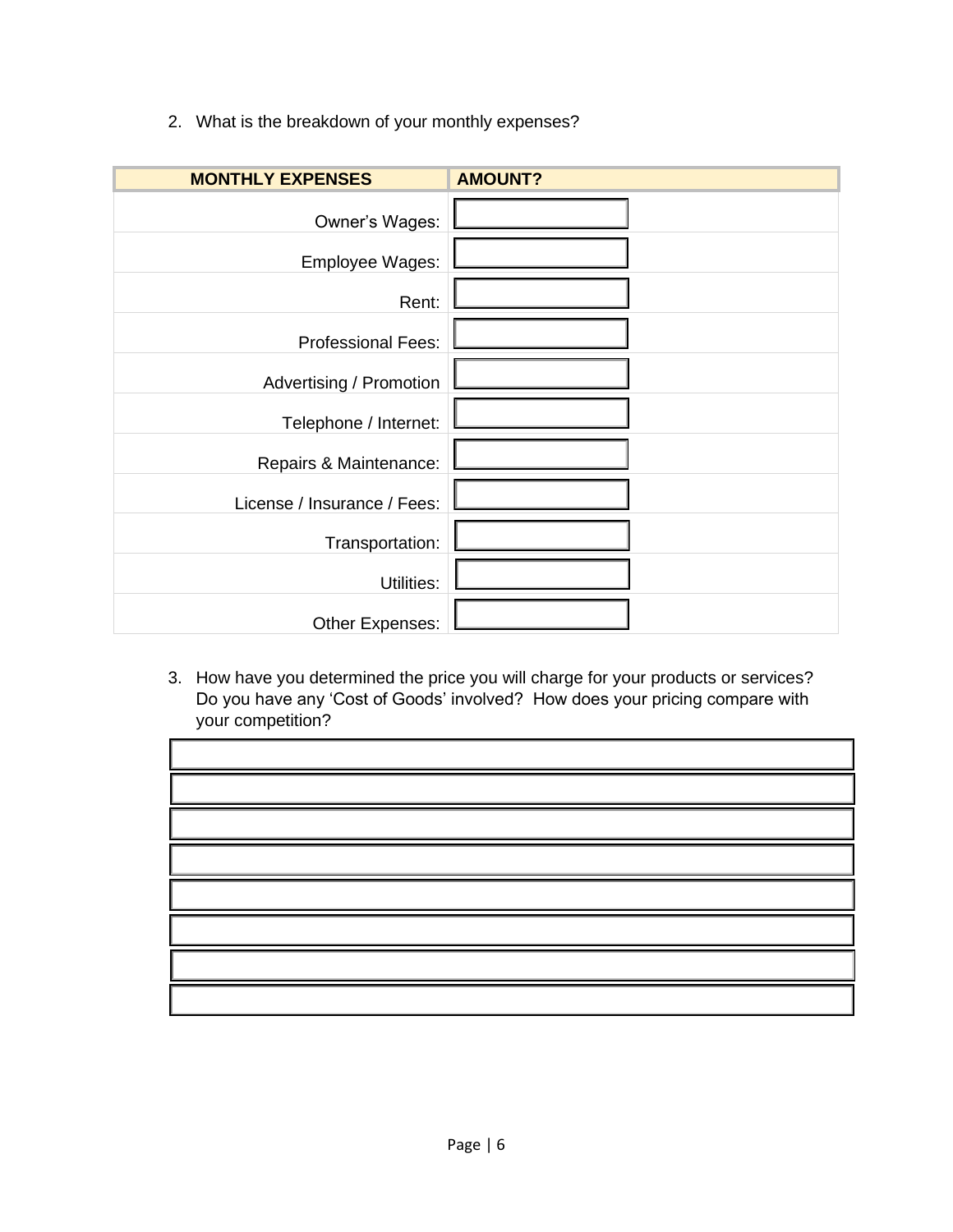## **FUNDING REQUIREMENTS:**

1. How will total funds from the micro loan be used? (E.g., equipment, inventory, materials, wages, etc.)

| <b>HOW FUNDS WILL BE UTILIZED</b> | <b>AMOUNT?</b> |
|-----------------------------------|----------------|
|                                   |                |
|                                   |                |
|                                   |                |
|                                   |                |
|                                   |                |
|                                   |                |
|                                   |                |

2. Has there been other investment into the business to date? (E.g., personal savings, loans from friends or family, etc.)

| <b>SOURCE</b> | <b>AMOUNT?</b> |
|---------------|----------------|
|               |                |
|               |                |
|               |                |
|               |                |

# **RISK ASSESSMENT:**

1. If you or a "key" person or service that the business is dependent upon becomes unavailable, what will you do?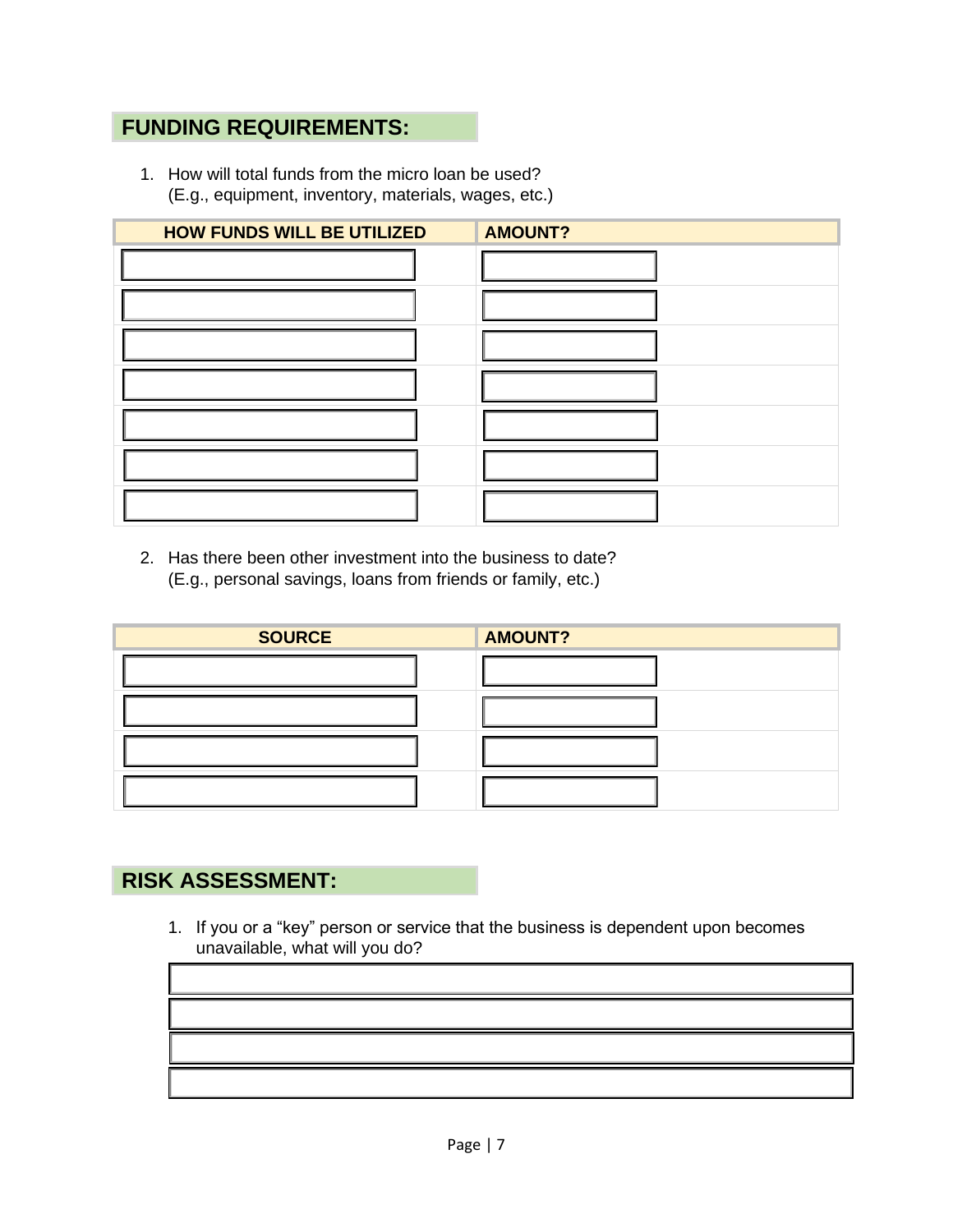2. If the business fails, how will you repay the loan?

#### 3. Miscellaneous Notes:

| ,一个人都是一个人的人,而且,他们的人都是一个人,而且,他们的人都是一个人,而且,他们的人都是一个人,而且,他们的人都是一个人,而且,他们的人都是一个人,而且,<br>第一百一十一章 一个人,他们的人都是一个人,他们的人都是一个人,他们的人都是一个人,他们的人都是一个人,他们的人都是一个人,他们的人都是一个人,他们的人都是一个<br>,一个人的人都是一个人的人,但是,他们的人都是一个人的人,但是,他们的人都是不是,他们的人都是不是,他们的人都是不是,他们的人都是不是,他们的人都是不是,他们的 |  |
|----------------------------------------------------------------------------------------------------------------------------------------------------------------------------------------------------------------------------------------------------------|--|
|                                                                                                                                                                                                                                                          |  |
|                                                                                                                                                                                                                                                          |  |
|                                                                                                                                                                                                                                                          |  |
| a shekarar 1980 haqida qayta tashkil qayta tashkil bilan ma'lumot olib tashkil tashkil tashkil tashkil tashkil                                                                                                                                           |  |
| ,一个人的人都是一个人的人,但是,他们的人都是不是,他们的人都是不是,他们的人都是不是,他们的人都是不是,他们的人都是不是,他们的人都是不是,他们的人都是不是,<br>第251章 我们的人,我们的人都是不是,我们的人都是不是,我们的人都是不是,我们的人都是不是,我们的人都是不是,我们的人都是不是,我们的人都是不是,我们的人都是                                                                                     |  |
| ,我们就会在这里,我们的人们就会在这里,我们的人们就会在这里,我们的人们就会在这里,我们的人们就会在这里,我们的人们就会在这里,我们的人们就会在这里,我们的人们                                                                                                                                                                         |  |
| ,我们也不会有什么?""我们的话,我们也不会有什么?""我们的话,我们也不会有什么?""我们的话,我们也不会有什么?""我们的话,我们也不会有什么?""我们的话                                                                                                                                                                         |  |
|                                                                                                                                                                                                                                                          |  |
|                                                                                                                                                                                                                                                          |  |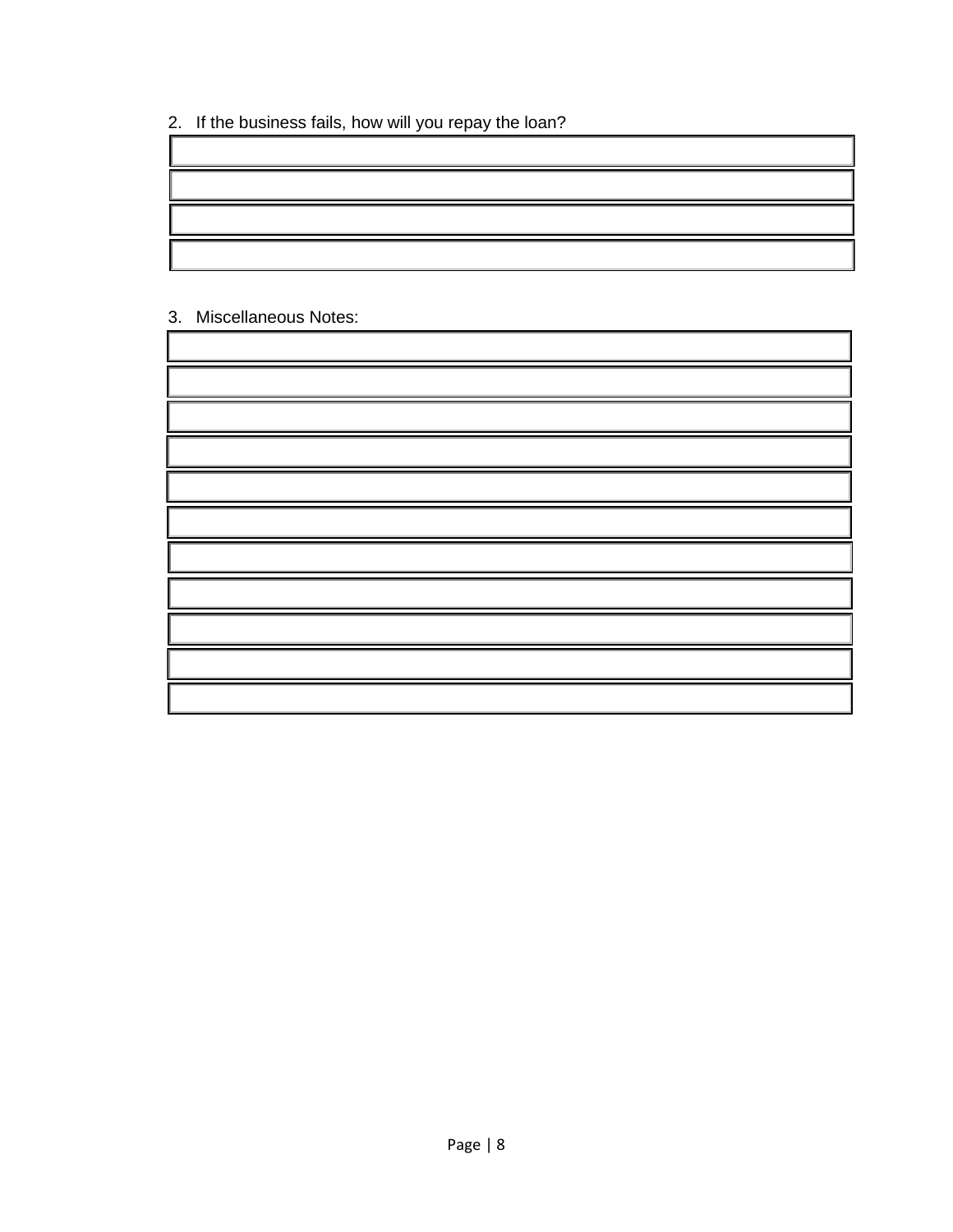

**COMMUNITY FUTURES COWICHAN**

135 Third St., Duncan, BC. V9L 1R9 Tel: (250) 746-1004 Fax: (250) 746-8819 info@cfcowichan.ca

### **PERSONAL INFORMATION FORM**

| <b>OFFICE USE ONLY</b>           | Personal Identification:                                                                            | Personal Identification:                                            |  |  |  |
|----------------------------------|-----------------------------------------------------------------------------------------------------|---------------------------------------------------------------------|--|--|--|
| Full Legal Name:                 | Date of Birth:                                                                                      | Social Insurance Number:                                            |  |  |  |
|                                  | <b>Street /Mailing Address:</b><br>Postal Code:<br>City:<br>Province:                               |                                                                     |  |  |  |
| Phone:                           | Cell Phone:<br>Email:<br>Fax:                                                                       |                                                                     |  |  |  |
| Current Employer (If appl.)      |                                                                                                     |                                                                     |  |  |  |
| Position:                        | How Long:                                                                                           | Annual Income:                                                      |  |  |  |
| Yes<br><b>No</b><br>□<br>П<br>1. | others?                                                                                             | Are you an endorser, guarantor, or co-signer for any obligations of |  |  |  |
| 2.<br>□<br>□                     | Are you a defendant in any claims or lawsuits?                                                      |                                                                     |  |  |  |
| 3.<br>□<br>П                     | Are any taxes (income, property, etc.) in arrears?                                                  |                                                                     |  |  |  |
| 4.<br>П<br>H                     |                                                                                                     | Have you declared personal bankruptcy in the last 7 years?          |  |  |  |
| 5.                               | Have you been a principal/guarantor of a firm which filed for<br>bankruptcy/defaulted on any debts? |                                                                     |  |  |  |